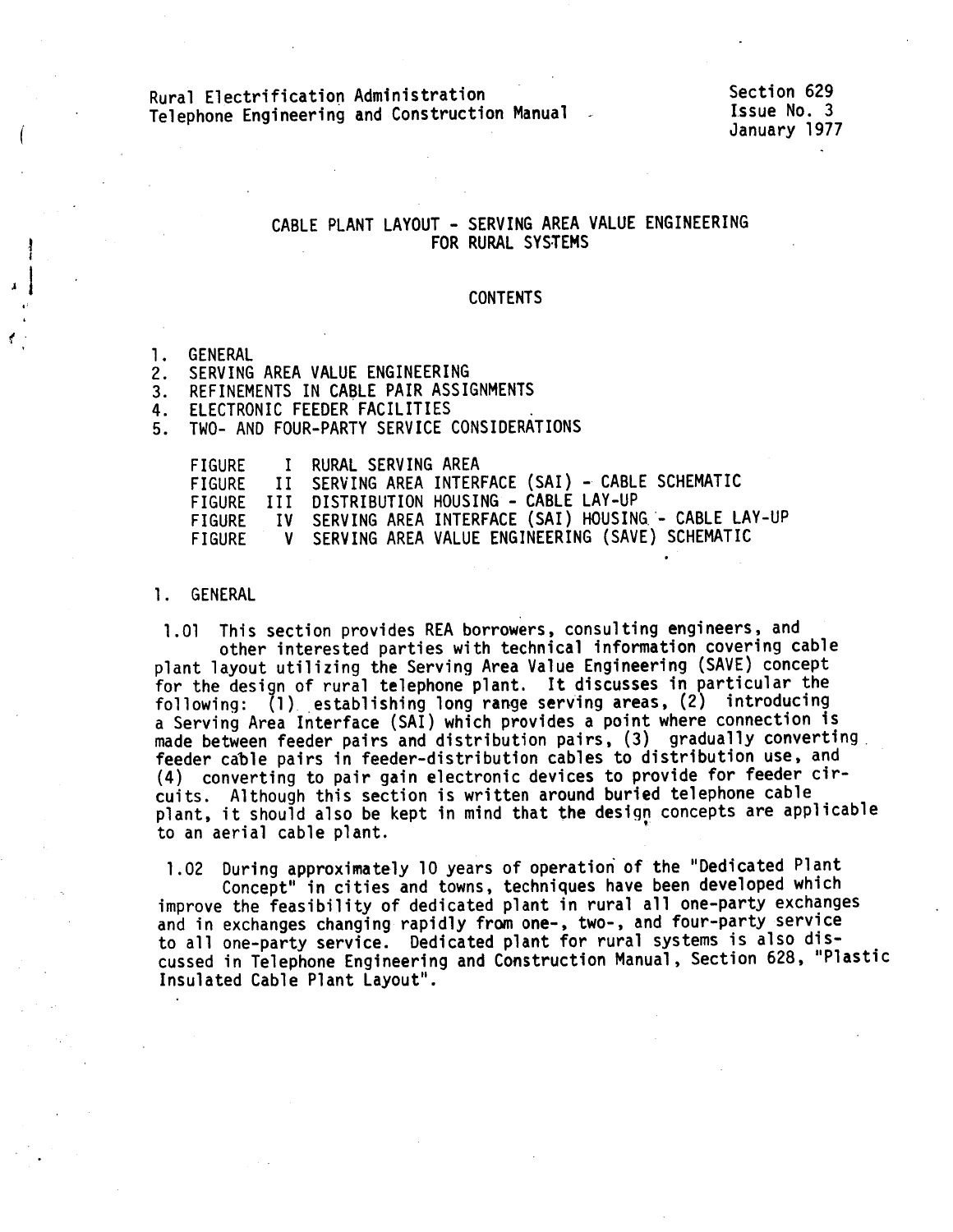#### REA TE & CM 629

1.03 Rural telephone cables almost invariably consist of a feeder com-<br>plement and a distribution complement. Subscriber services are connected to the distribution pairs. Feeder or distribution pairs from other cables are connected to the feeder pairs. The Serving Area Value ·Engineering concept differs from the original dedicated plant concept of permanently connecting a subscriber to the central office, in that it<br>introduces an interconnecting point, and it anticipates the gradual conversion to (1) feeder circuits using electronics and (2) converting the <sup>p</sup>hysical feeder pairs to distribution circuits.

1.04 The SAVE concept is more liberal in providing the initial distribution<br>portion of the cable, and considers that in an area with growing telecommunication needs, a feeder-distribution cable would frequently be converted entirely to distribution use during the life of the cable.

1.05 When dealing with 4.5 or 9.0KF serving areas, the number of dis tribution pairs initially dedicated to a serving area should be based on guidelines in Section 230 and 231 of the TE&CM. Distribution pairs and physical feeders are generally provided initially in multiples of five. A reduced number of carrier feeders may be provided initially. To ease the transition into Serving Area operation, initially all the terminated feeder pairs can be interconnected to some non-working as well assignment effort and station installer's workload but in contract con-<br>struction these interconnections can be made at reduced cost.

1.06 The introduction of the Serving Area Interface which provides an interconnecting point and the "Home" count (pairs assigned to a<br>specific housing) in distribution housings should substantially reduce troubles caused by plant personnel. In rural systems the SAI is expected to also result in substantial reductions in violations of transmission guidelines and in much more efficient copper usage by making it practical to (1) reassign feeder pairs and to (2) readily introduce electronic devices rather than additional feeder cable pairs. Cross-connect blocks, where used, also make it convenient to isolate trouble between the feeder and distribution plant. Where splicing connectors are used they can be removed for testing purposes and then replaced after testing. Section <sup>648</sup> of the TE&CM describes SAI arrangements in more detail.

1.07 Serving area boundaries, once established, constitute the ultimate boundary of the serving area. The optimum balance between feeder cable pair cost and distribution cable pair cost for serving areas within <sup>5</sup>or 6 miles of the central office has been found to range between 300 and 600 residential subscribers. Outside of suburban or vacation housing<br>developments there are few such serving areas in rural systems. By initially using cable pairs for feeders that may ultimately be required for distri-<br>bution use, it becomes practical to use Serving Area Value Engineering principles in rural areas where there may be as few as ten to twenty five subscribers in a serving area. The use of pair gain electronic equipment

- 2 -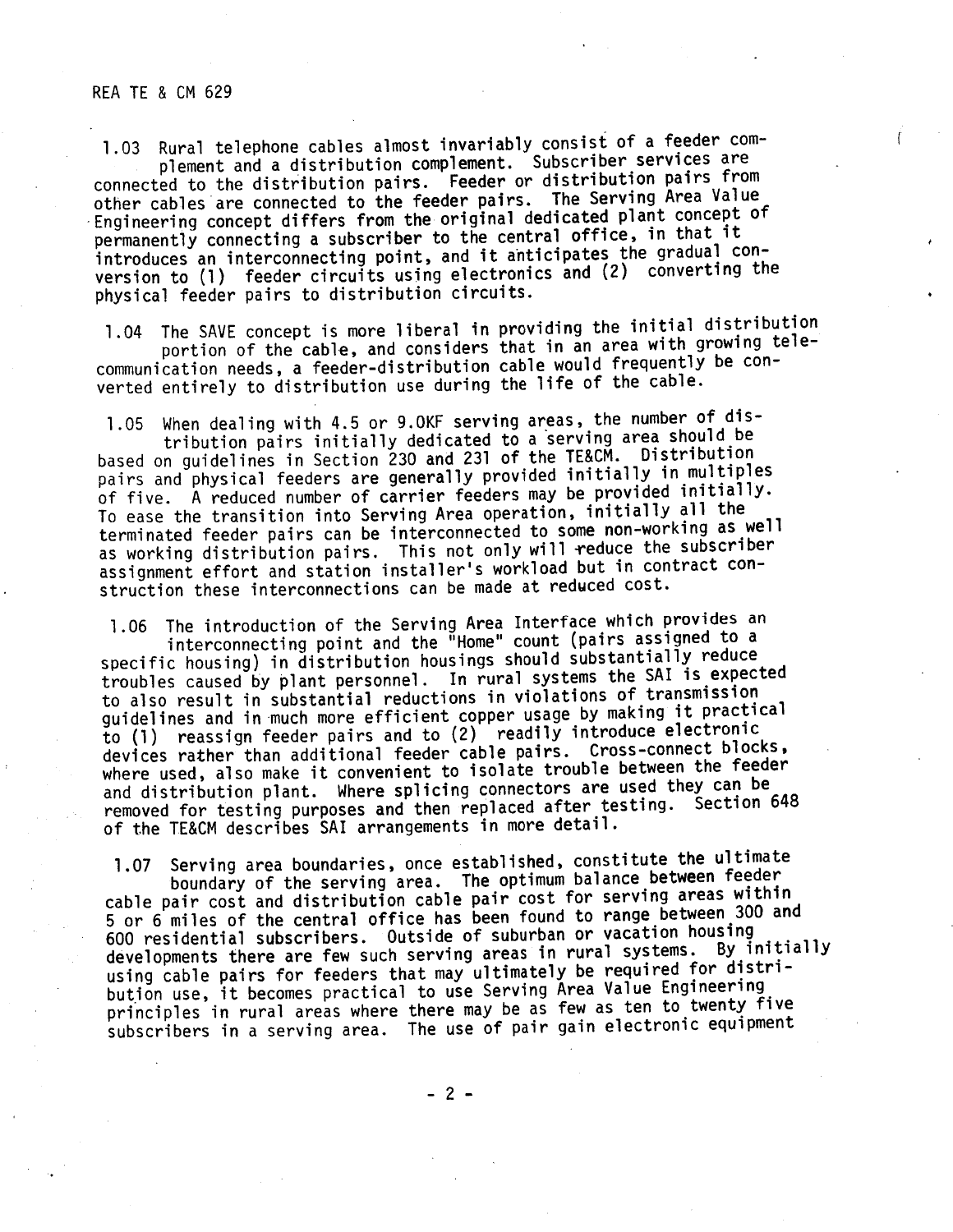such as concentrators and/or carrier, to increase the efficiency of feeder cable pairs, makes it possible to extend the Serving Area Value Engineering concept well beyond 6 miles.

1.08 In most rural systems, it will not be desirable to introduce a Serving Area Interface within) or 2 miles of the central office. The original dedicated plant concept of permanently connecting the subscriber's residence to the MDF with a separate cable pair will be more practical. Rural systems will find that the load coil housing is the logical location for SAl's between the feeder plant and the distribution pairs dedicated to the serving<br>area. Rarely will the optimum 300 to 600 subscriber size serving area be exceeded when load coil locations are systematically used for the interconnection points.·

- 1.09 Establishing the load coil location.as the interconnecting point {SAl} for a rural serving area has the following principal advantages:
	- (a) It reduces the probability of plant forces introducing sub scriber loop transmission problems.
	- (b) It eliminates unnecessary decision making on boundaries for a serving area.
	- (c) It permits a somewhat more liberal allocation of distribution pairs between the subscribers and the interconnecting point while maintaining only a 3- to 5-year allocation of feeder circuits.
	- (d) It reduces uneconomical tapering of rural cables by recognizing that new feeder-distribution cables within a serving area can be a uniform size because they will <sup>1</sup>ater have a reduced feeder complement and may eventually become an all distribution cable. Reduced size cables that do not extend more than 2,000 feet<br>beyond the reduction point should be avoided. Serving Area Interfaces are logical locations for reductions in cable pair sizes.

1.10 The location of an SAl is not to be limited to a load coil housing as other locations might prove to be suitable such as at a major route junction. (See Figure  $V$ ).

2. SERVING AREA VALUE ENGINEERING

2.01 Since 1966, REA has considered existing and potential load coil locations as control points for the introduction of dedicated plant. See Telephone Engineering and Construction Manual Section 116, "Plant<br>Engineering and Record System," for more details. Those rural systems

- 3 -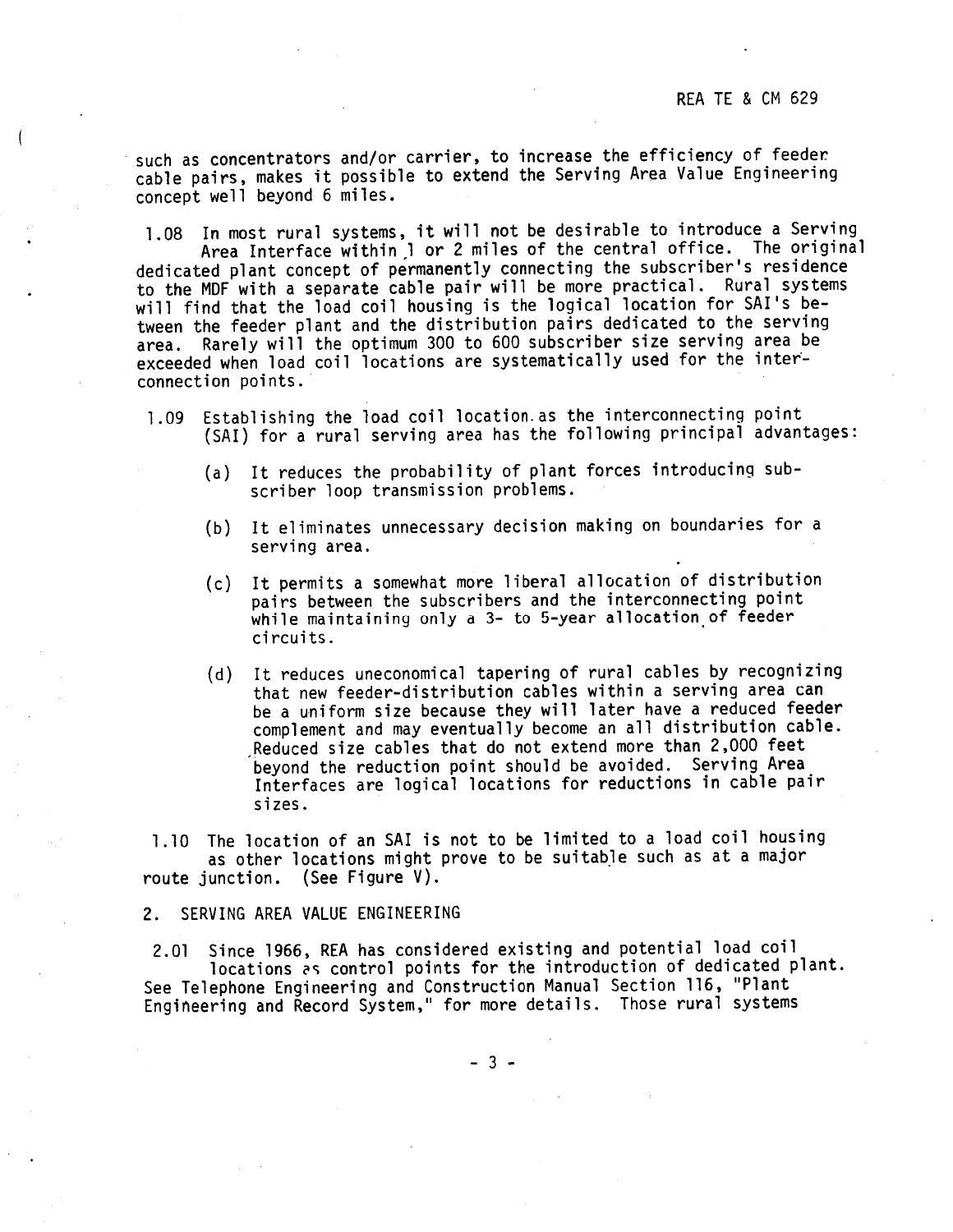#### REA TE & CM 629

.presently using the dedicated plant concept generally restrict its use to the nonloaded portion of the system. Only the first two or three load coil locations. from the central office have been in use as control points. Party line bridging of subscribers on these nonloaded cable pairs has been done at the MDF rather than at control points.

2.02 The Serving Area Interface (SAl) is a point where interconnection is made between feeder pairs and distribution pairs intended to serve subscribers within a specified boundary or serving area. The connection of feeder to distribution pairs can either be direct by means of splicing connectors, by fixed count terminal blocks or can be by means of cross-connect blocks utilizing jumpers to provide the connection. Normally the SAI is provided by a terminal housing mounted above ground to facilitate access to the connecting point.

2.021 Splicing connectors would normally be used where there are less than 25 feeder pairs assigned to the specific SAl. Also, splicing connectors may be used where there are 25 or more feeder pairs and a low level of activity is expected. Where there are a small number of pairs or <sup>a</sup>low level of activity it is relatively simple to remove the connectors and replace them after rearranging or testing. There should be sufficient slack in the conductors to permit the removal of connectors and the addition<br>of new ones without having to "piece in" new lengths of conductor. This of new ones without having to "piece in" new lengths of conductor. is true, particularly when new splicing arrangements are utilized.

2.022 Cross-connect blocks should be considered whenever there are 25 or more feeder pairs assigned to the specific SAl and sufficiently high activity (generally a high growth area) is anticipated to justify the<br>higher cost. Cross-connect blocks provide for potentially better housekeeping, easier rearrangement and maintenance testing.

2.03 Good housekeeping is a primary factor for the SAl housing. It is important to separate the low activity splicing within the SAl from the high activity interconnection between feeder and distribution pairs<br>associated with the serving area being served by the specific SAI. The use of cross-connect blocks, as mentioned above, facilitate good housekeeping within the SAl housing when making interconnections. However, splicing connectors are permissible for interconnections and the pairs<br>involved should be grouped together to the extent possible and should be physically located to provide easy access to these pairs for future rearrangement and testing.

2.04 Within the SAl, connections are to be made only for new services

and disconnections made only when (1) a service has been discontinued and (2) the associated feeder pair is required for a new service. Until the feeder pairs dedicated to a particular serving area approach capacity, services would normally be disconnected at the MDF rather than at the SAl.

- 4 -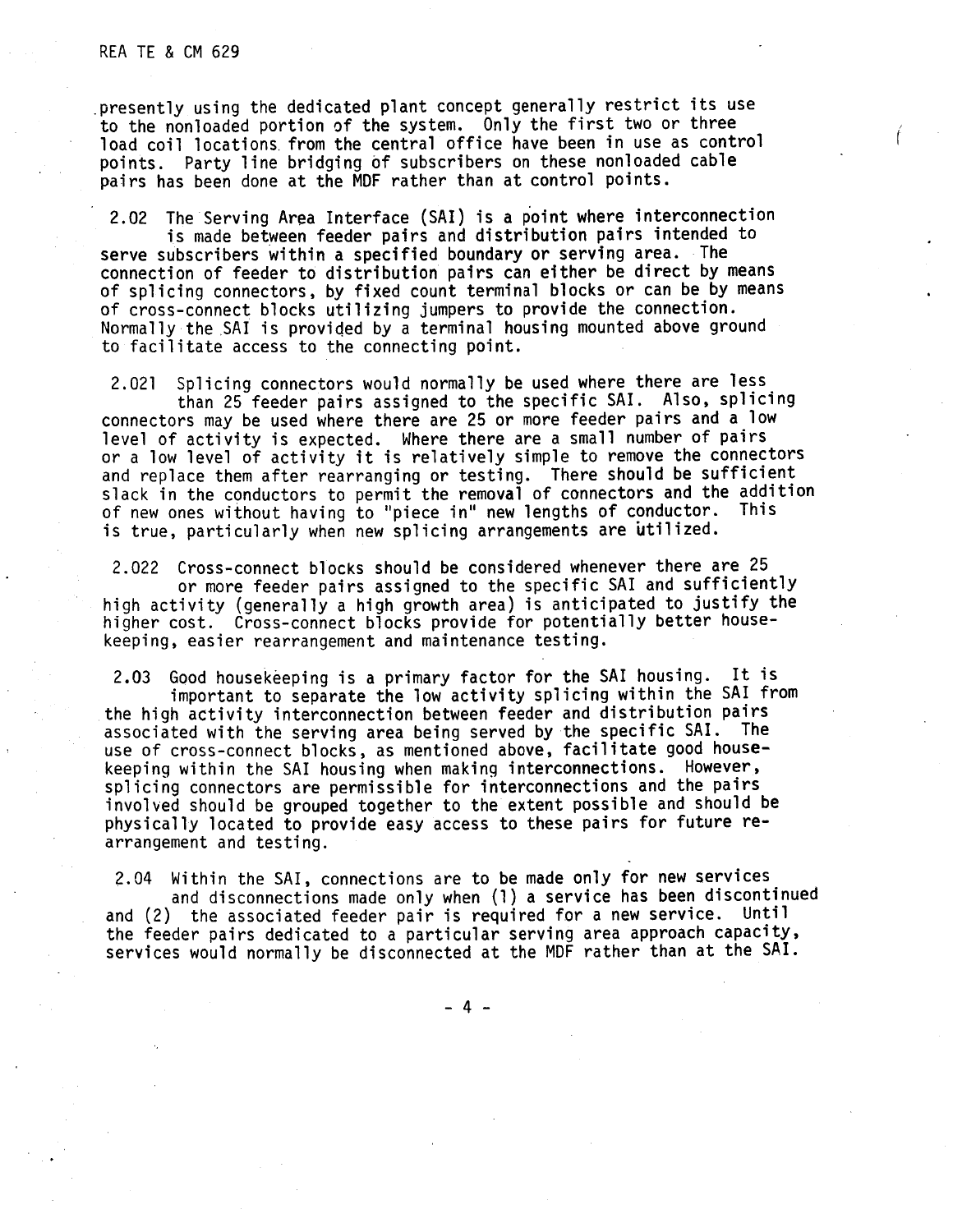2.05 To increase the application of the serving area design and to<br>reduce the cost, two or more loading coil sections are generally<br>combined into an enlarged serving area with 9KF-D66 end sections or non-<br>loaded carrier su

 $2.06$  Serving areas more than 5 or 6 miles from the central office can generally best be served by electronic feeders. Electronic concentrators and/or carrier should generally be located in or adjacent to the SAI housing. It is advisable to dedicate one or more nonloaded cable pairs to all serving areas, even though initially some areas serve sub-<br>scribers by loaded cable pairs exclusively. Serving areas where PCM type<br>carrier may be required will require two or more nonloaded pairs. Where<br>PCM c if not available, then pairs should be selected to provide the greatest possible physical separation between the transmit and receive directions to minimize the possibility of near-end crosstalk.

2.07 Good plant records are considered a must for the SAVE program, or any design program, to function properly so as to realize maximum any design program, to function properly so as to realize maximum benefits. The records need to be maintained in a central location and should be updated on a continuous basis to reflect the actual situation<br>currently existing. Theoretically, it would be helpful to have a written record of cable pair assignments for each SAI placed within the SAI housing.<br>It is recognized that keeping up-to-date records in the SAI housings may<br>not be practical although it would be helpful. In any event such records must be backed up by master records at a central location.

2.08 Proper identification of all cables within an SAI is of paramount importance. This should be done at time of initial installation and should provide a high degree of permanency to be useful over the life of the cables

3. REFINEMENTS IN CABLE PAIR ASSIGNMENTS

(

3.01 Because most of the distribution pairs will be 9KF, systems pro-<br>viding all one party service should continue to cut off the non-<br>working bridge taps when connecting subscriber services to the distribution<br>pairs desig there will be no load coils beyond the subscriber. Generally, only one of the two pairs in a buried service wire will initially be connected to a distribution pair.

- 5 -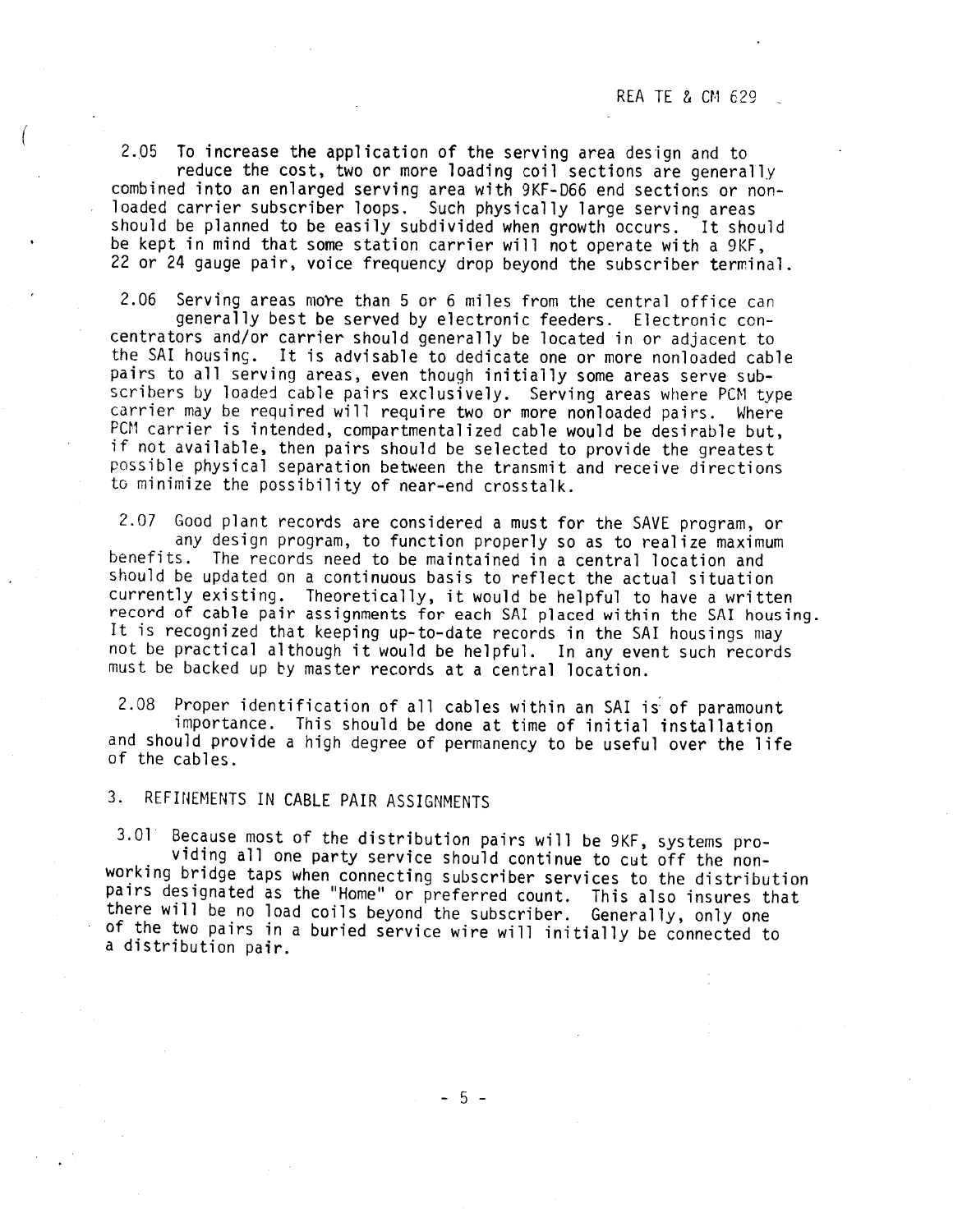3.02 Honworking bridge taps beyond the branch point in the main cable should be removed when branch cables are spliced to the main ~able. See distribution pairs 96 - <sup>1000</sup>and feeder pairs 51 - 70E in Figure II.

3.C3 To reduce the possibility of (1) introducing transmission errors or {2) inefficiently using copper for subscriber distribution not more than 25 pairs should be available for subscriber assignment in any individual distribution housing or ready access enclosure.

3.04 In small feeder-distribution cables, maintain 5 pair sub-group ntegrity for dedicated feeder or distribution use. Cables that are exclusively feeder and large feeder-distribution cables should main-<br>tain the integrity of 25 pair groups.

3.05 To maintain optimum fill in a 25 pair group that is subdivided<br>into one or more branch cables, it is essential that one or more<br>5 pair sub-groups be the preferred count (Home Count) in the housings<br>where the full 25 p bution pairs in the 25 pair cable and the eight distribution pairs in<br>the 18 pair cable should also be assignable in distribution housings along<br>the 100 pair cable.

3.05. When a buried reinforcing cable is to be installed along existing<br>right of way, a determination should be made whether any portion<br>of the new cable will eventually be required to provide distribution<br>facilities along for distribution, a decision should be made on whether to run the new<br>cable through some or all the existing buried distribution housings,<br>whether some new housings for future distribution from the reinforcing<br>cable should

3.07 To reduce operating problems, when the size of a new feeder-distribution cable will exceed 200 pairs, it is recommended that two cables be installed (100F, 200F-D; 150F, 150F-D; 200F, 200F-D; 200F, 300F-D; 300F-D; et of a road for 1 mile. If this should ever prove inadequate and a paralleling cable on the opposite side of the road is not possible, inserting a new interface at the mid-point doubles this capacity.

- 6 -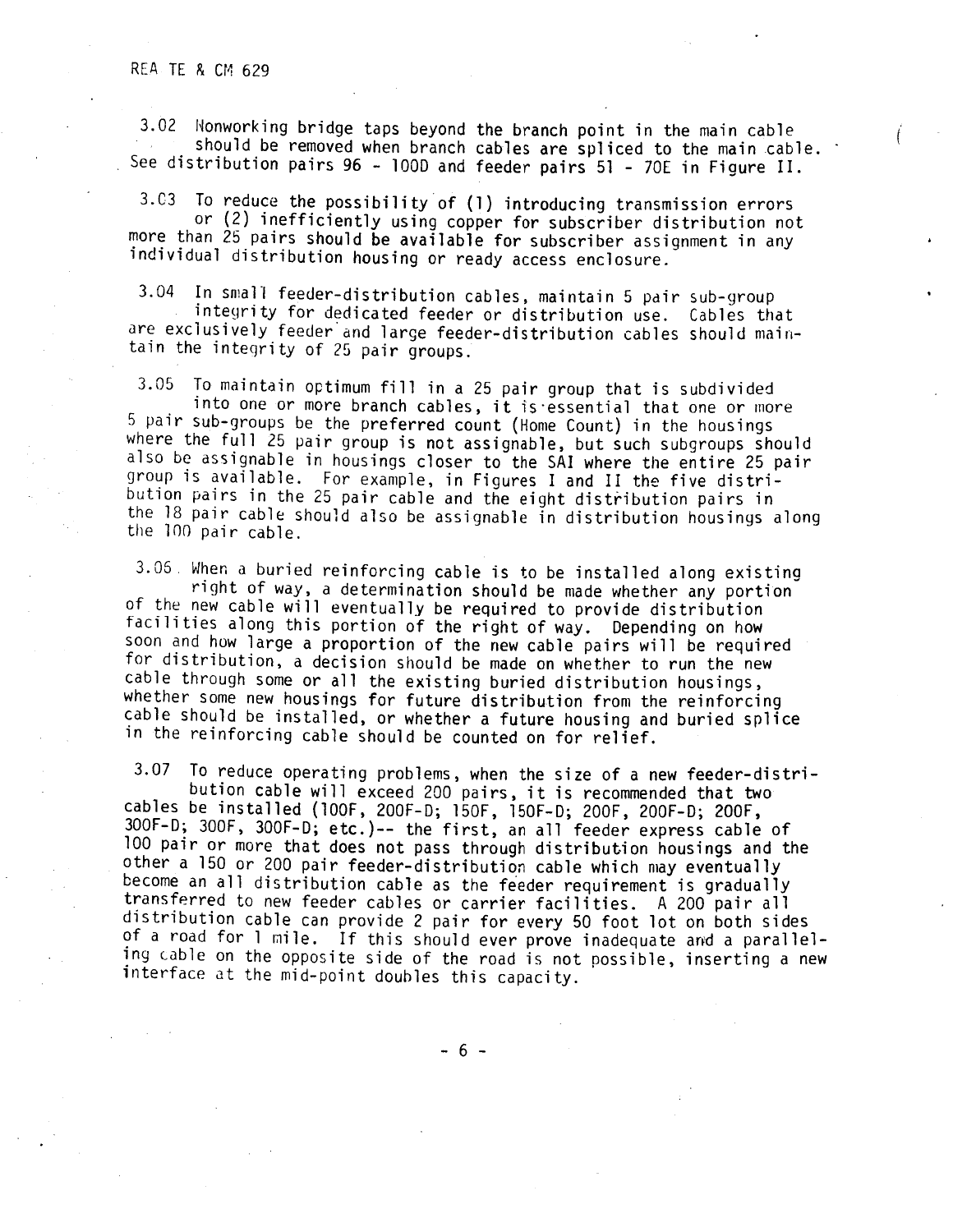3.08 A maintenance pair should be provided along the entire length of. each main lead from the central office to the last SAI on the lead. Pair No. 1 in each cable should be used for this purpose and should be nonloaded. It should be easily accessible at each SAI and where carrier cross-connect blocks are used it should be terminated on position No. 1. This maintenance pair would be available to be placed in service if absolutely needed.

#### 4. ELECTRONIC FEEDER FACILITIES

4.01 Electronic pair gain devices such as carrier and concentrators are available which can provide the lowest circuit cost in many applications. Using single-channel carrier on a nonloaded cable pair it may be possible to provide as few as two circuits on a nonloaded cable pair of l8KF or less for lower cost per circujt than the cost of two physical pairs. For three or four times the cost of a single-channel carrier per circuit it is possible to increase the pair gain to 48 to 1. Service can be provided for 96 or more subscribers over two nonloaded PCM repeatered cable pairs in conjunction with a concentrator. In this case, if a standby span line and the interrogation and voice pairs cannot be shared by more than one system, the pair gain is only 16 to 1. (See Figure V).

4.02 Station carrier and electronic concentrator costs have been reduced to the point where most of the feeder circuits more than 5 or 6 miles in length should be provided electronically. (See Figure V).

4.03 Six or seven channel per pair station carrier can be provided more economically and is easier to maintain if it is dropped in groups of 6 or 7 channels at a Serving Area Interface and inter-connected to distribution pairs much in the way that the 24 to 36 channel PCM systems designed for subscriber service have been used. The loop limits of the carrier must be coordinated with the serving area loop resistance.

4.04 The conventional rural installation of distributed station carrier with the carrier terminal placed near the subscriber should also be used when it is not economical to provide a distribution cable pair between each subscriber and the SAI. This would be the case when four parties served by a one-pair facility are to be upgraded to one-party service and it is uneconomical to replace the one-pair facility with a larger pair-count facility.

4.05 Concentrations of station or PCM subscriber carrier channels and the installation of electronic switching units at a serving area<br>interface may also be used to advantage relatively close to the central office to increase high feeder fill until reinforcement with a large, low cost per pair, feeder cable becomes practical. Such units can be moved periodically to relieve congestion and maintain high efficiency in the feeder plant.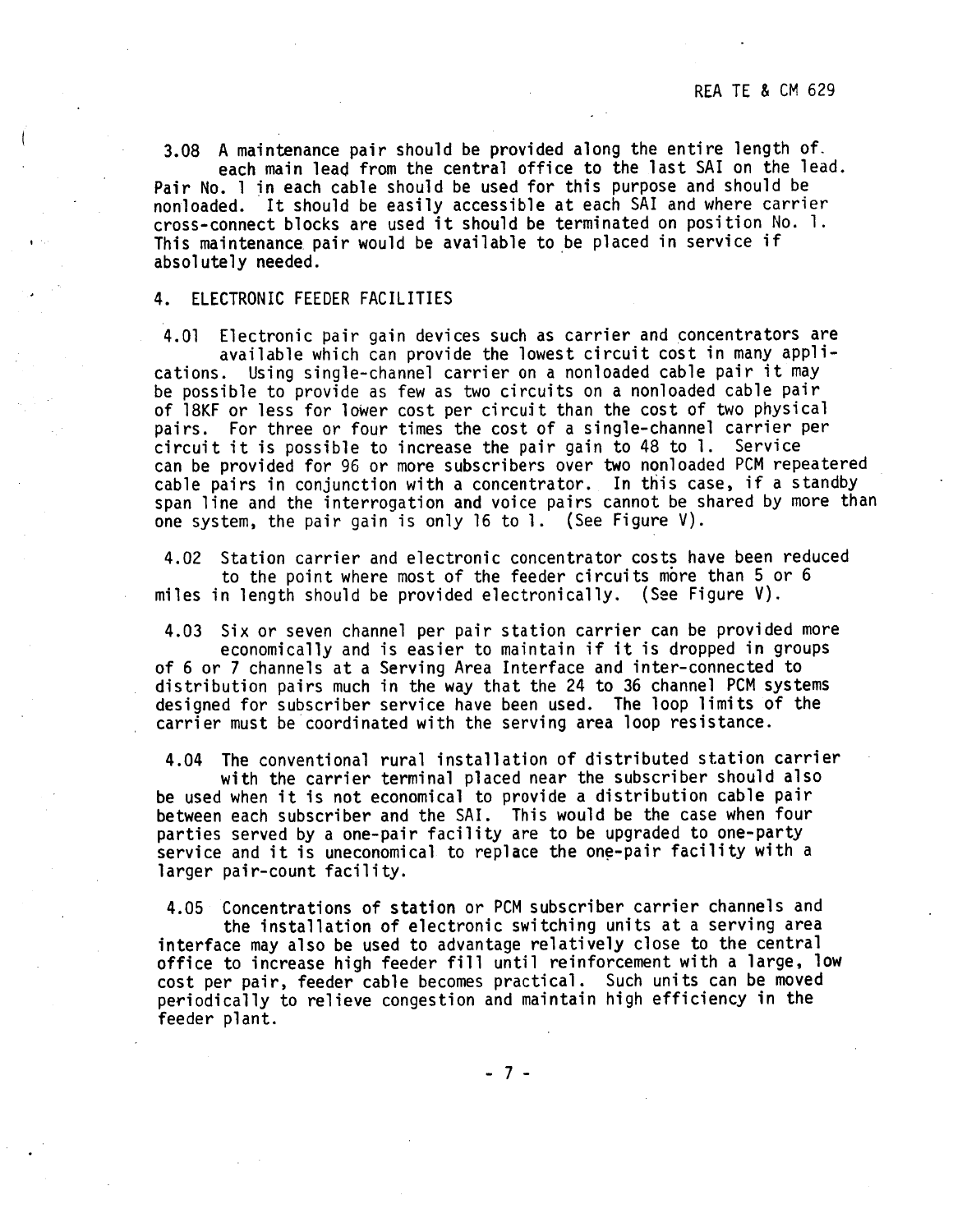4.06 Judicious use of electronic equipment at serving area interfaces can also reduce materially the need for relatively short lengths of new cable pair sizes.

5. TWO- AND FOUR-PARTY SERVICE CONSIDERATIONS

5.01 Because most serving areas are expected to have 9KF end-sections, party line subscribers should be bridged to the same distribution<br>To provide for moves and changes for multiparty systems the nonpair. To provide for moves and changes for multiparty systems the non-<br>working bridge taps should not be cut off party lines. Field mounted bridge tap isolators are not recommended for use at SAI•s.

- 8 -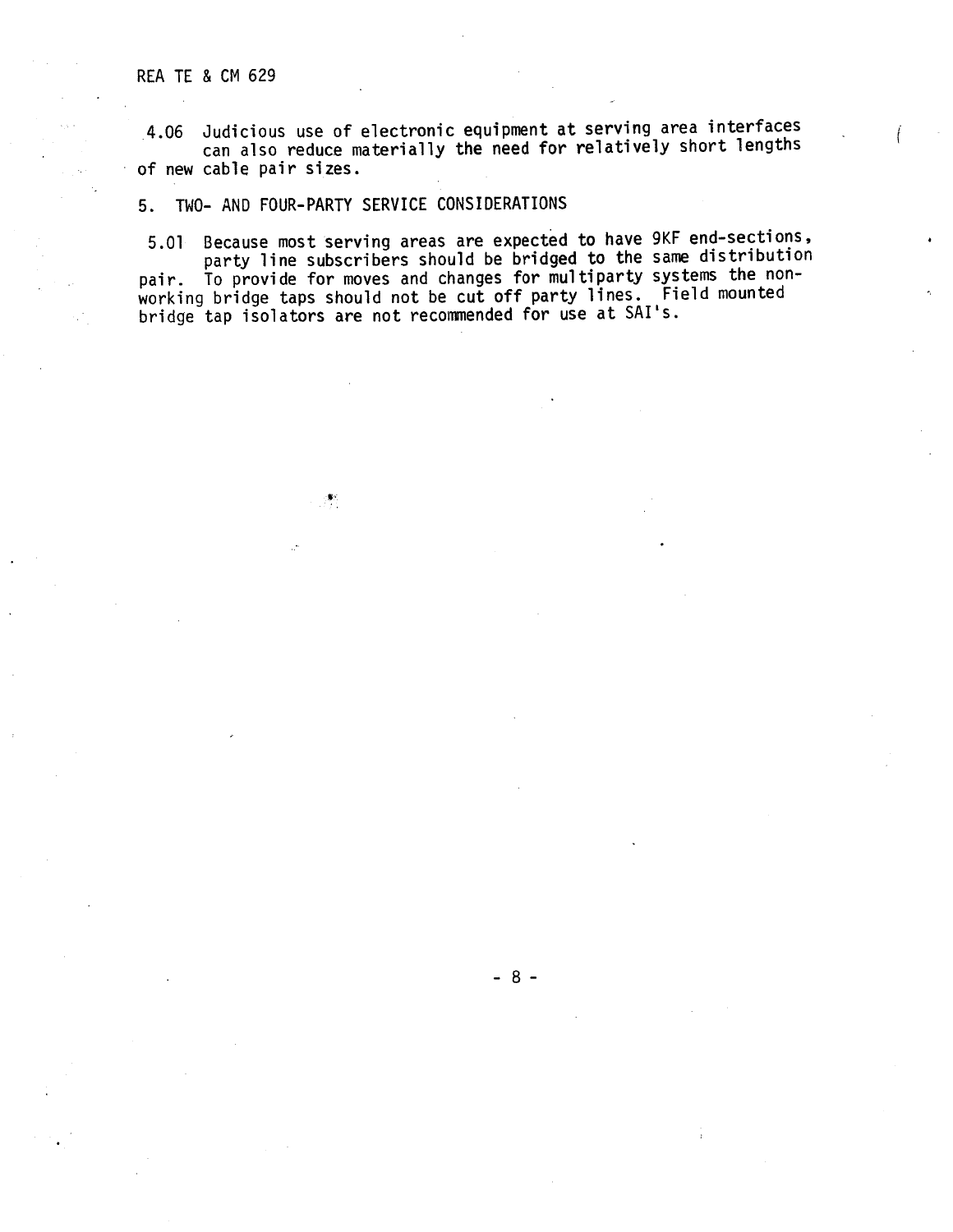# RURAL SERVING AREA



FIGURE I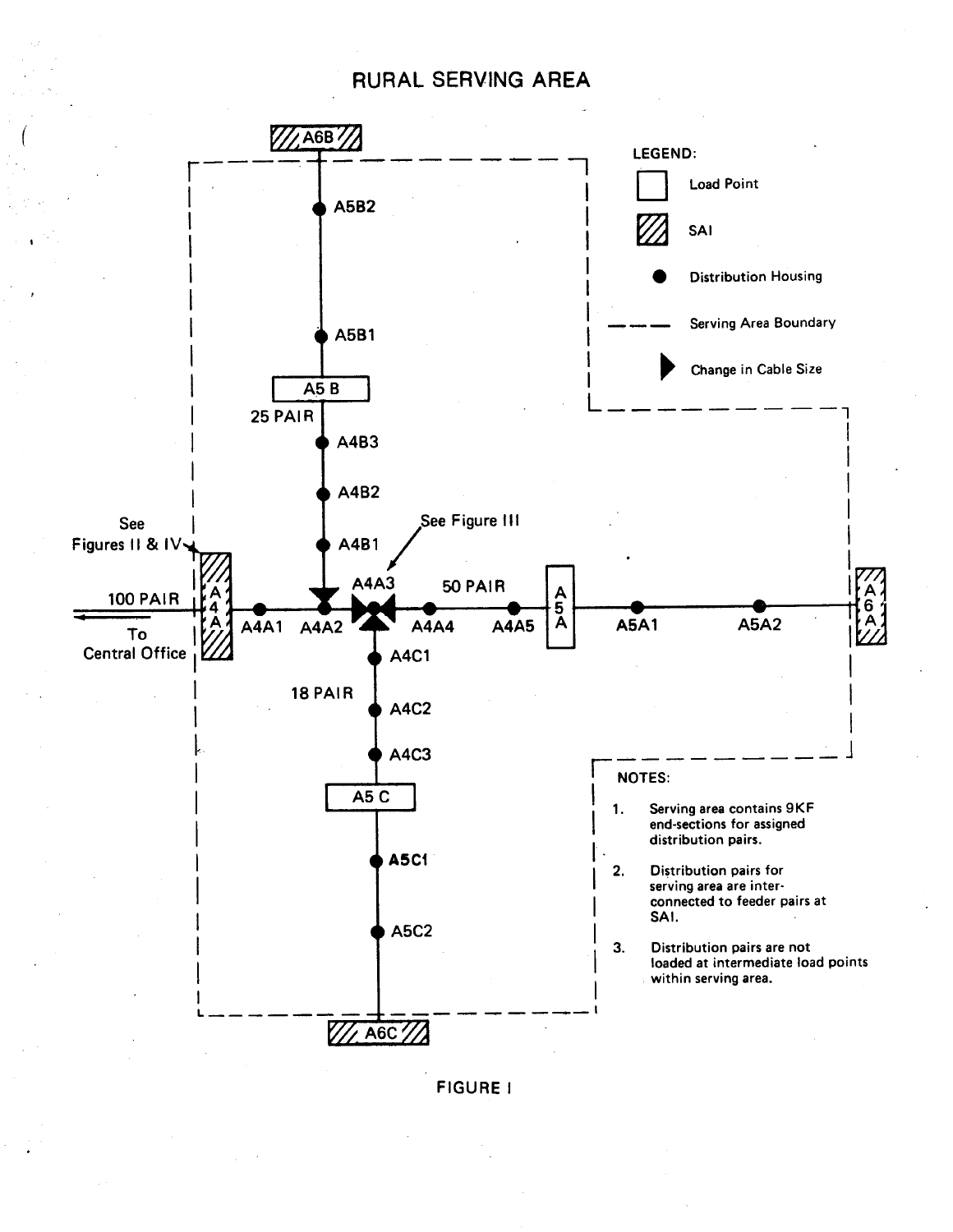# SERVING AREA INTERFACE (SAI) - CABLE SCHEMATIC



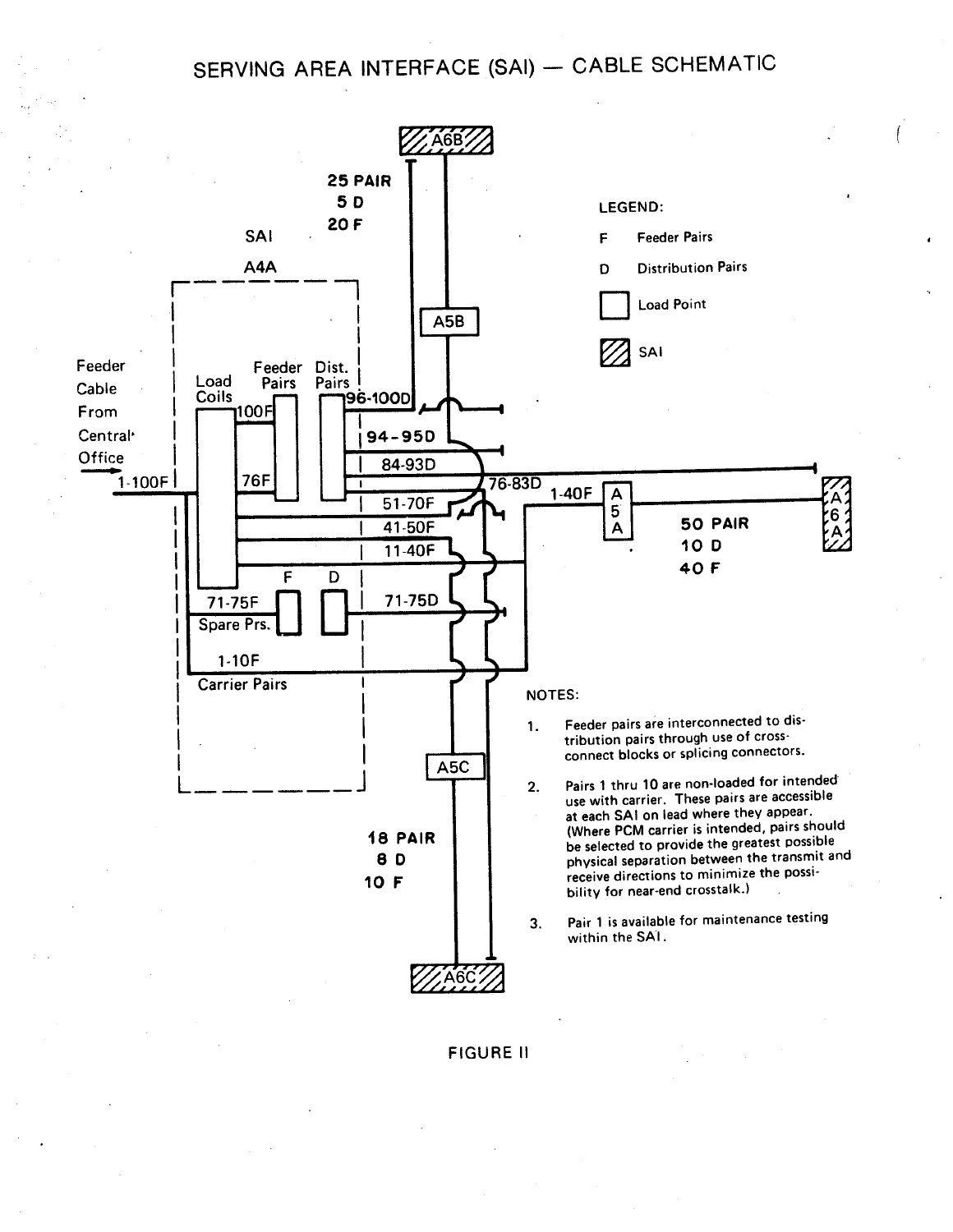# DISTRIBUTION HOUSING - CABLE LAY - UP



## **FIGURE III**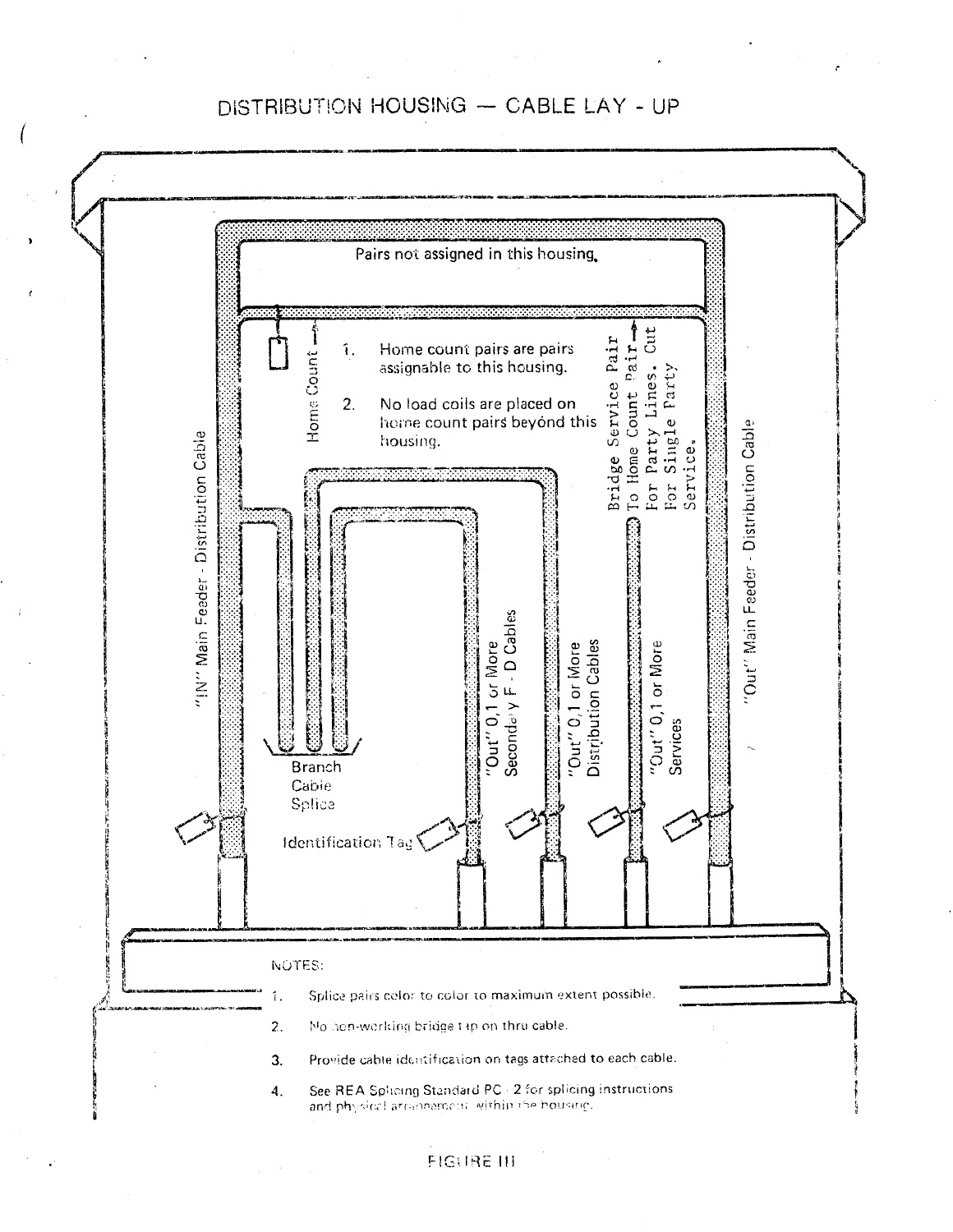SERVING AREA INTERFACE (SAI) HOUSING - CABLE LAY - UP